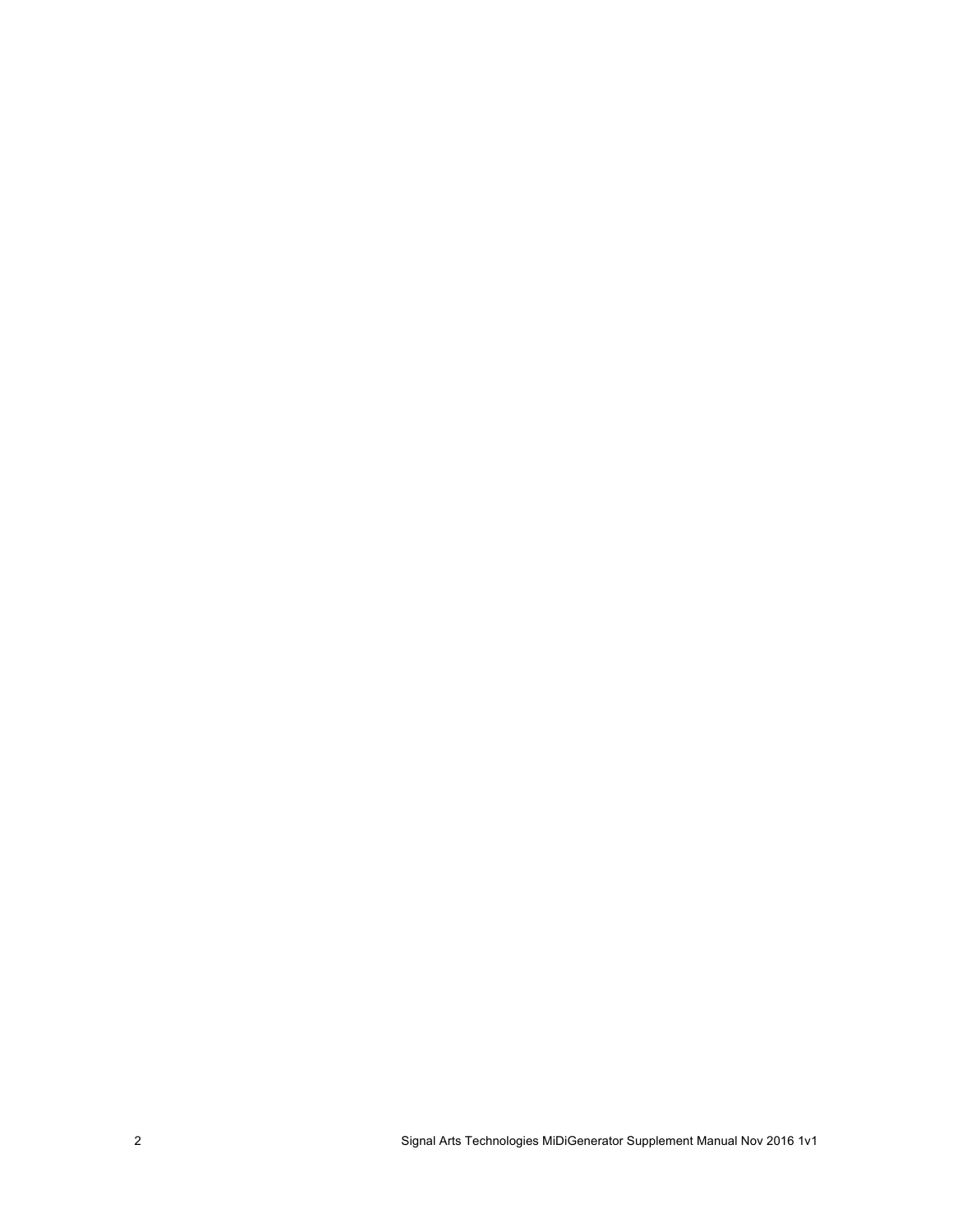## **CONTENTS**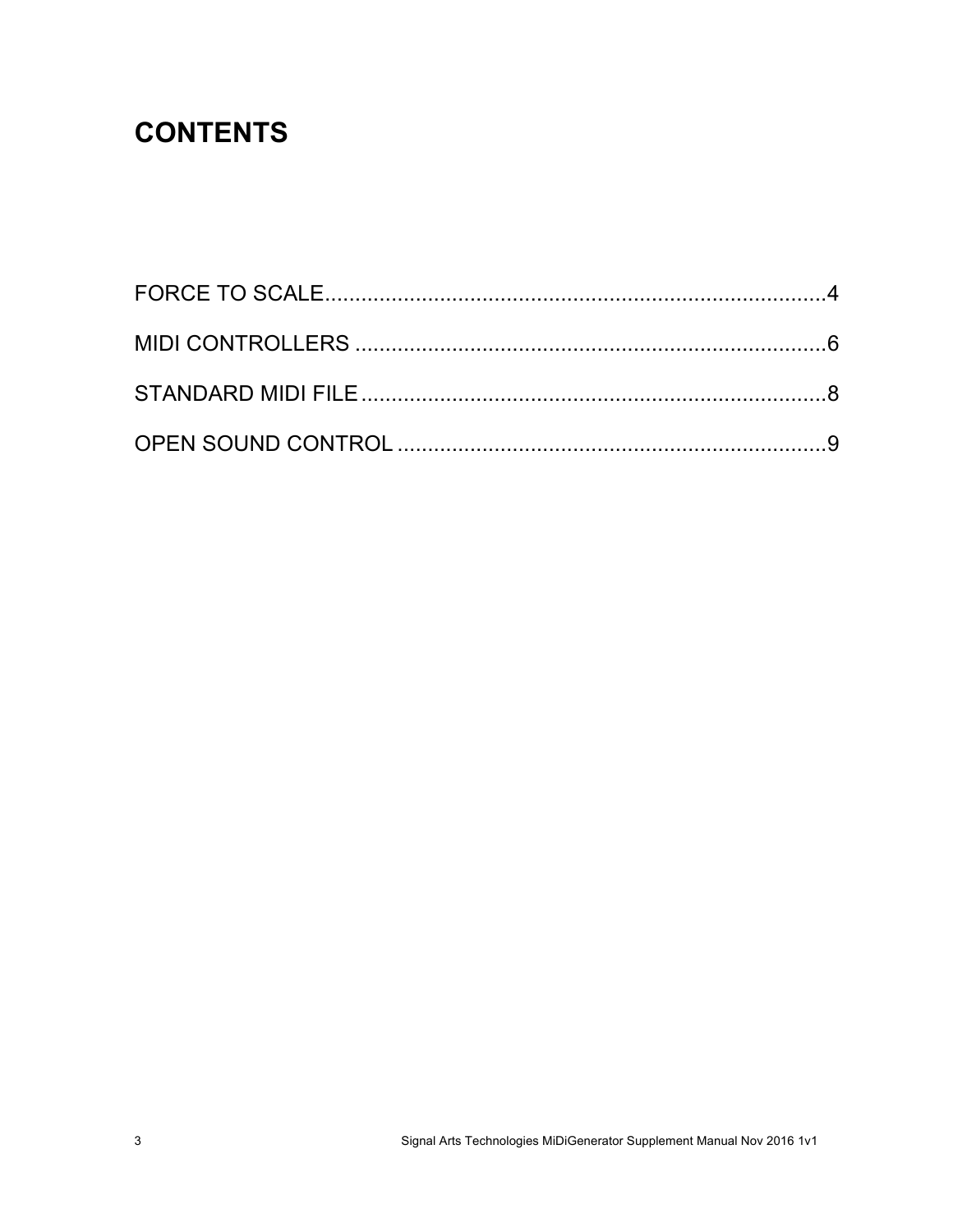## **FORCE TO SCALE**

A track's step notes may be determined by the track's scale and root values. The track's force-to-scale notes can be auto-generated, randomized, or modulated.

#### **Set Scale and Root**

The scale and root is set in the track's PROG menu.

In the PLAY view tap a track PROG button. In the PROG menu, SCALE selects the musical scale to which the track notes are generated.

Fifty common scales are listed in the scale list, in the key of C. In addition, there are nine "Chord" scales. A chord scale is selected by the chord button in the KEYS view.

The PROG menu ROOT sets the key signature of the given scale. Sequences may then be transposed by MIDI input depending on the trigger mode.

#### **KEYS Chords**

| м               | Major                             |
|-----------------|-----------------------------------|
| 7               | Dominant                          |
| min             | Minor                             |
| m <sub>7</sub>  | Minor 7 <sup>th</sup>             |
| O               | Diminished                        |
| ο7              | Half-diminished                   |
| x               | Augmented<br>Flat 9 <sup>th</sup> |
| b9              |                                   |
| mb <sub>9</sub> | Minor Flat 9                      |
|                 |                                   |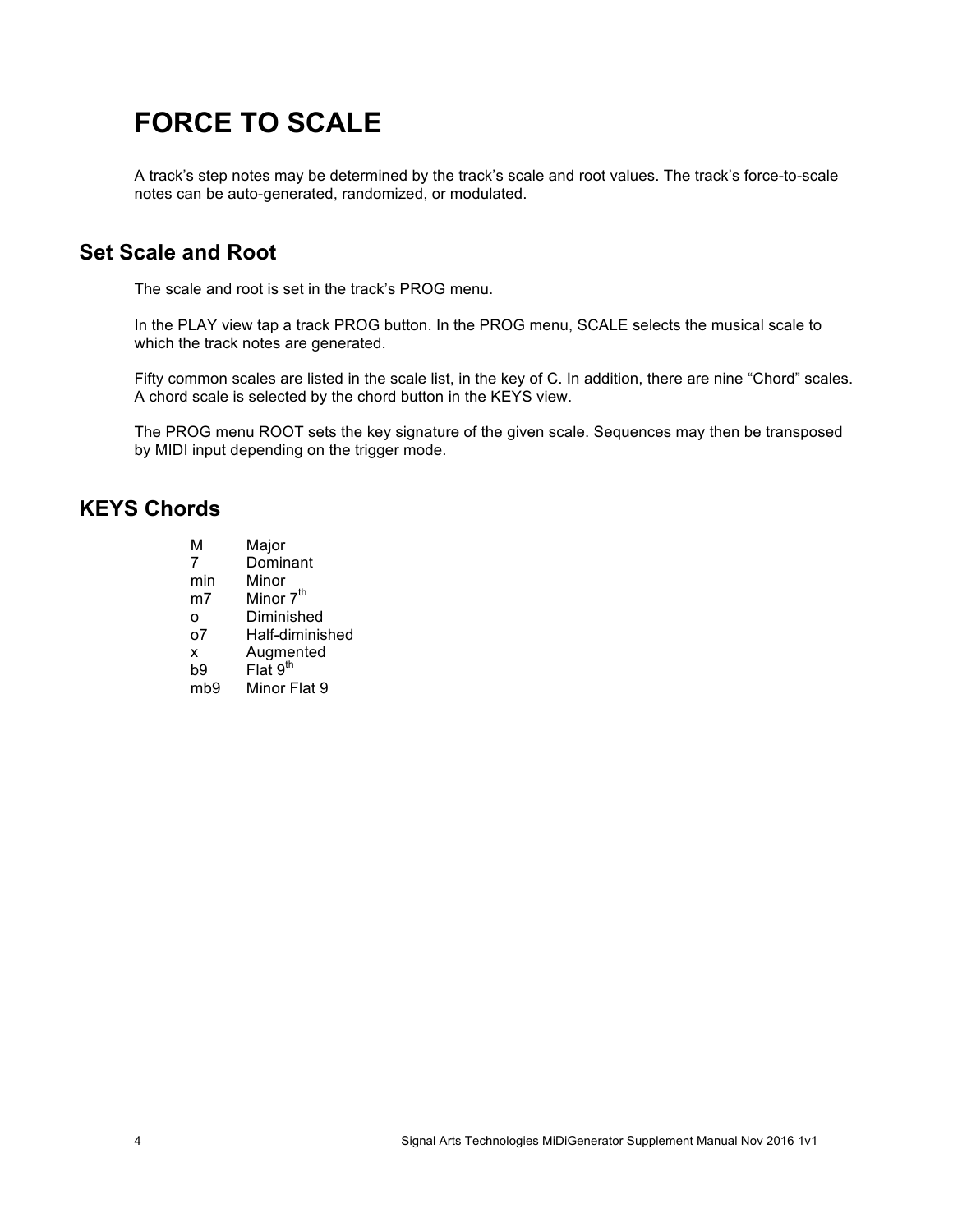#### **Scale List**

| <b>Number</b>  | <b>Scale</b><br>CCC                 | <b>Type</b>                                 |
|----------------|-------------------------------------|---------------------------------------------|
| Octave<br>1    | CDEFGAB                             | Major                                       |
| $\overline{2}$ | CDEbFGAB                            | <b>Melodic Minor</b>                        |
| 3              | C Db Eb F G A B                     | Neopolitan Major                            |
| 4              | CDbEFGAB                            | Rag Arnand Bhairav                          |
| 5              | CEbEFGAB                            |                                             |
| 6              | CDbDFGAB                            |                                             |
| $\overline{7}$ | CDEbF#GAB                           | Lydian Diminished (Rag Madhuvanti)          |
| 8              | CDEF#GAB                            | Lydian Mode                                 |
| 9              | CDEFGABb                            | Mixolydian Mode                             |
| 10             | CDEbFGABb                           | Dorian Mode                                 |
| 11             | C Db Eb F G A Bb                    |                                             |
| 12             | C Db E F G A Bb                     | Rag Ahir Bhairav                            |
| 13             | <b>CEbEFGABb</b>                    | Bebop Minor (Hungarian Blues)               |
| 14             | C Db D F G A Bb                     |                                             |
| 15             | CD Eb F# G A Bb                     | Blues (Rag Madhukant)                       |
| 16<br>17       | CDEF#GABb<br>C D E F G Ab Bb        | Overtone<br><b>Melodic Major Descending</b> |
| 18             | CDEbFGAbBb                          | Aeolian Mode                                |
| 19             | C Db Eb F G Ab Bb                   | Phrygian Mode                               |
| 20             | C Db E F G Ab Bb                    | Rag Basant                                  |
| 21             | CEbEFGAbBb                          |                                             |
| 22             | C Db D F G Ab Bb                    |                                             |
| 23             | C D Eb F# G Ab Bb                   |                                             |
| 24             | CDEF#GAbBb                          | Lydian Minor                                |
| 25             | CDEFGAbB                            | Harmonic Major                              |
| 26             | CDEbFGAbB                           | Harmonic Minor                              |
| 27             | C Db Eb F G Ab B                    | Neopolitan Minor                            |
| 28             | C Db E F G Ab B                     | Double Harmonic (Gypsy) Minor               |
| 29<br>30       | C Eb E F G Ab B                     | Major Augmented<br><b>Bhairav That</b>      |
| 31             | C Db D F G Ab B<br>C D Eb F# G Ab B | Hungarian Minor                             |
| 32             | CDEF#GAbB                           |                                             |
| 33             | <b>CDEFGBbB</b>                     | <b>Bebop Dominant</b>                       |
| 34             | CDEbFGBbB                           |                                             |
| 35             | C Db Eb F G Bb B                    |                                             |
| 36             | CDb EFGBbB                          |                                             |
| 37             | C Fb F F G Bb B                     |                                             |
| 38             | CDbDFGBbB                           |                                             |
| 39             | CD Eb F# G Bb B                     | Saranga                                     |
| 40             | CDEF#GBbB                           |                                             |
| 41             | <b>CDEFGAbA</b>                     | Bebop Major                                 |
| 42             | CDEbFGAbA                           |                                             |
| 43             | C Db Eb F G Ab A                    |                                             |
| 44<br>45       | CDbEFGAbA<br>CEbEFGAbA              |                                             |
| 46             | C Db D F G Ab A                     |                                             |
| 47             | C D Eb F# G Ab A                    |                                             |
| 48             | CDEF#GAbA                           |                                             |
| 49             | $C$ D E F# G# A#                    | <b>Whole Tone</b>                           |
| 50             | CDEbFGbAbAB                         | Diminished                                  |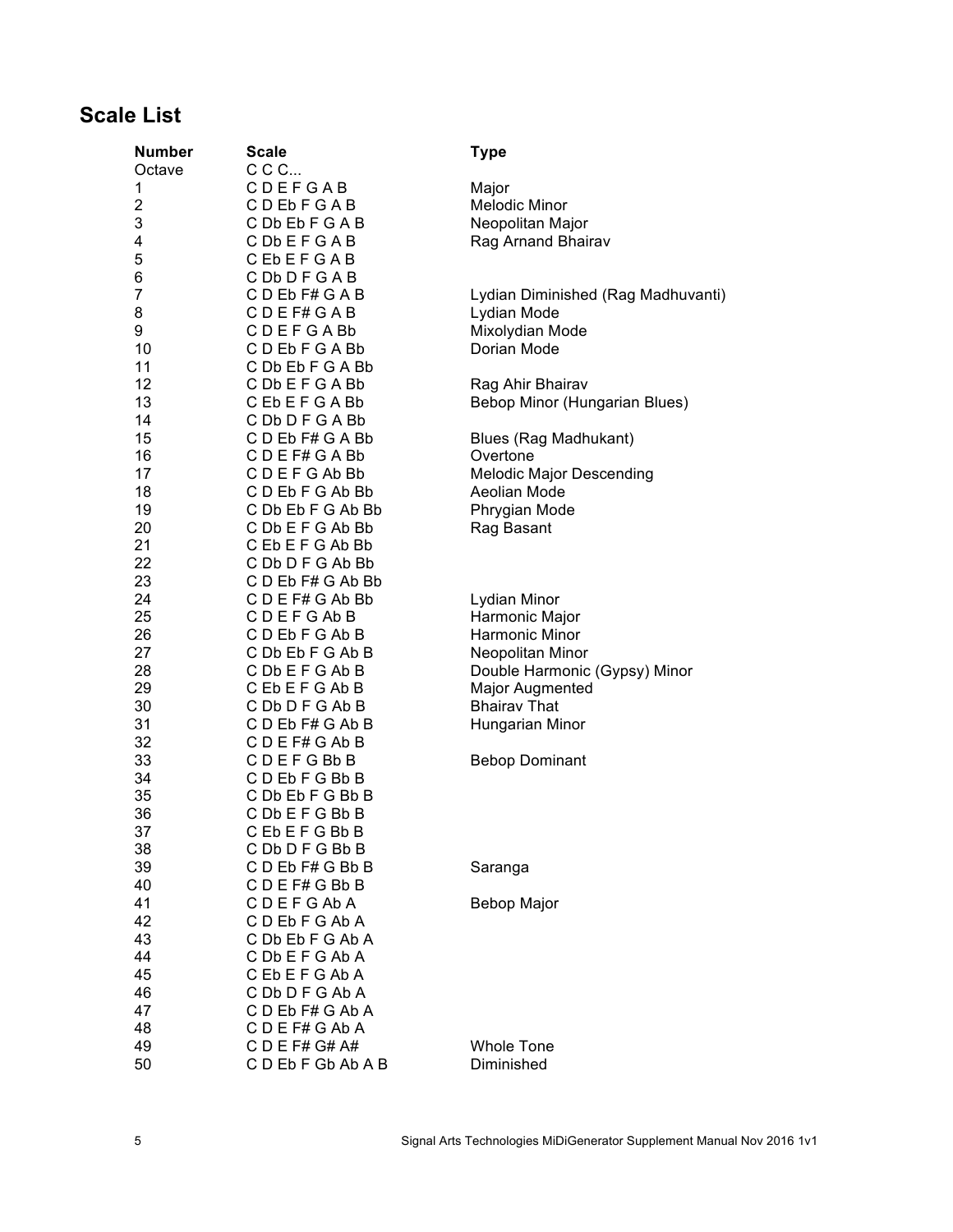## **MIDI CONTROLLERS**

Each track has a MIDI controller number that may be sent on each step. The controller number is sent on the MIDI channel of the track.

The MIDI channel and controller number is set in the track's PROG menu.

In the PLAY view tap a track PROG button. In the PROG menu, MIDI CCN selects the MIDI controller number. MIDI controller output is disabled when MIDI CCN is set to Off. MIDI CHAN selects the track MIDI output channel.

#### **Transmitted Continuous Controller Numbers**

| <b>Controller</b>  | <b>CCN</b>                                 |
|--------------------|--------------------------------------------|
| Off                | 0                                          |
| Modulation         |                                            |
| Breath             |                                            |
| CCN <sub>3</sub>   | $\begin{array}{c} 1 \\ 2 \\ 3 \end{array}$ |
| Foot               | 4                                          |
| Portamento         | 5                                          |
| Data               | 6                                          |
| Volume             | $\overline{7}$                             |
| Balance            | 8                                          |
| CCN <sub>9</sub>   | 9                                          |
| Pan                | 10                                         |
| Expression         | 11                                         |
| Effect 1           | 12                                         |
| Effect 2           | 13                                         |
| <b>CCN 14</b>      | 14                                         |
| CCN 15             | 15                                         |
| General 1          | 16                                         |
| General 2          | 17                                         |
| General 3          | 18                                         |
| General 4          | 19                                         |
| Knob 1             | 20                                         |
| Knob <sub>2</sub>  | 21                                         |
| Knob <sub>3</sub>  | 22                                         |
| Knob 4             | 23                                         |
| Knob <sub>5</sub>  | 24                                         |
| Knob <sub>6</sub>  | 25                                         |
| Knob <sub>7</sub>  | 26                                         |
| Knob <sub>8</sub>  | 27                                         |
| Knob <sub>9</sub>  | 28                                         |
| Knob <sub>10</sub> | 29                                         |
| Knob <sub>11</sub> | 30                                         |
| Knob <sub>12</sub> | 31                                         |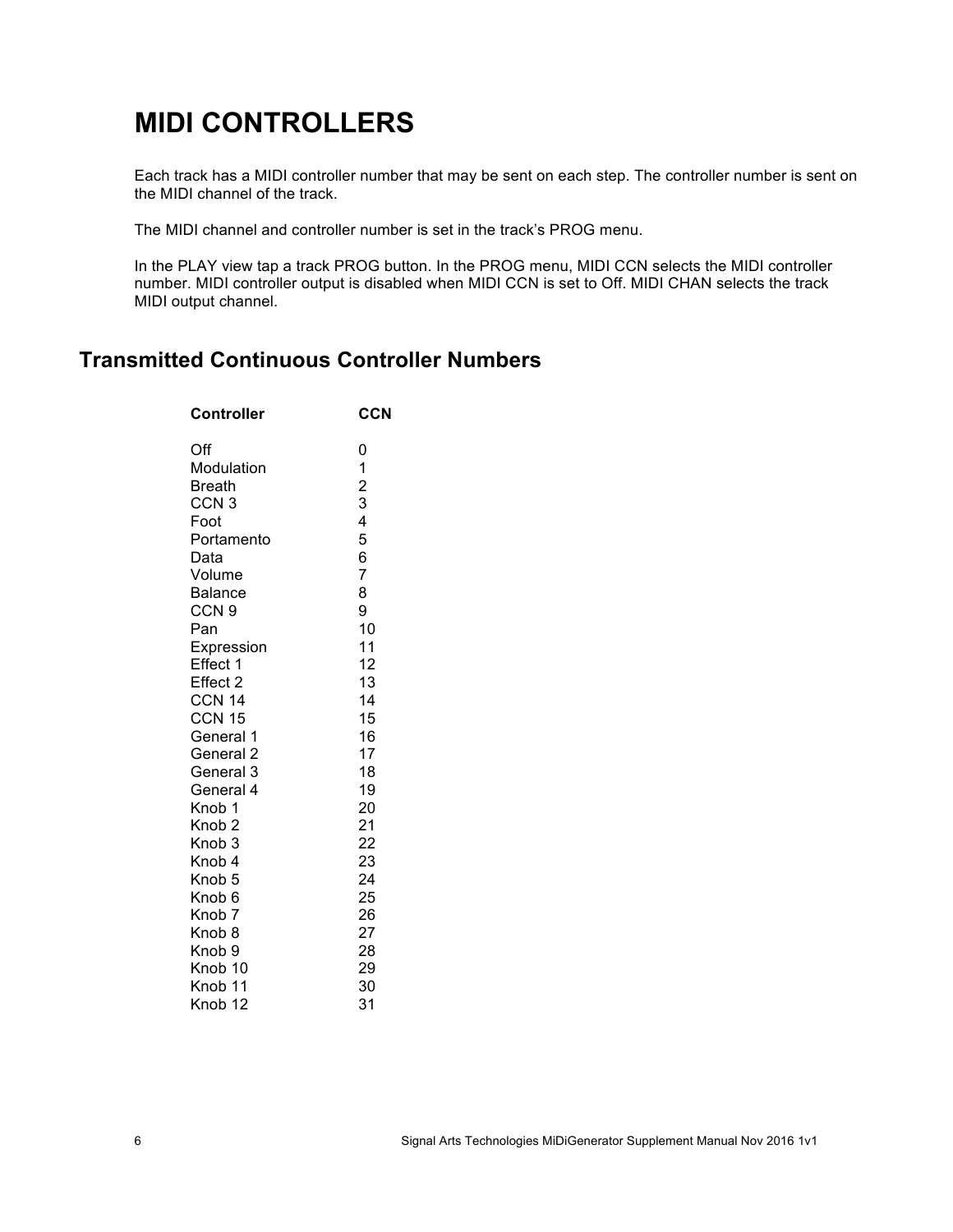#### **Received Continuous Controller Numbers**

The MiDiGenerator receives the following MIDI controller messages on the respective track channels. Three CCN General numbers 16 to 18 control the track's X, Y and Z modulations as defined in the track PROG menu.

| <b>Controller</b> | CCN | <b>Function</b>     |
|-------------------|-----|---------------------|
| General 1         | 16  | Modulation X        |
| General 2         | 17  | <b>Modulation Y</b> |
| General 3         | 18  | Modulation Z        |

The MiDiGenerator receives the following MIDI controller messages on the global MIDI channel.

| Balance |    | Mix Cross-Fade |
|---------|----|----------------|
| Pan     | 10 | Mix Morph      |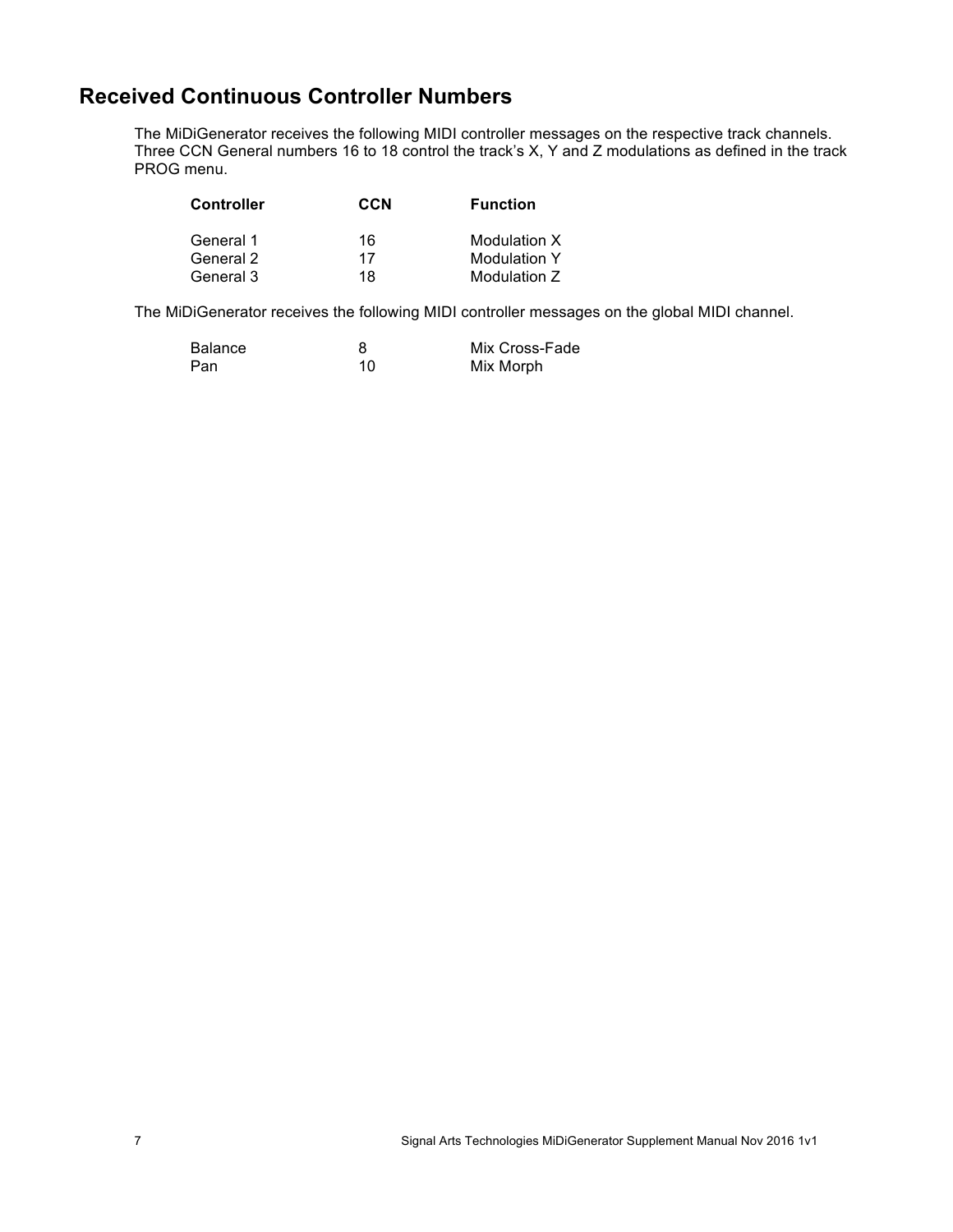## **STANDARD MIDI FILE**

The MiDiGenerator can load MIDI data from a MIDI sequencer using the Standard MIDI File format. In this way, a song composed in a program like Abelton, for example, may be uploaded to a MiDiGenerator bank. Up to eight MIDI tracks may be uploaded at a time to one MiDiGenerator bank.

#### **SMF Upload**

Standard MIDI files are transferred via non real-time universal system exclusive MIDI file dump messages. To do this, a computer MIDI sequencer must export a song in standard MIDI file format 1. Using a MAC or PC computer, this file needs to be converted to a MIDI sysex file and then uploaded to the MiDiGenerator through USB MIDI.

Download the Signal Arts converter utility, required to convert the SMF file into a sysex file.

A computer MIDI sysex program is then required to send the sysex files to MIDI in. Many computer sequencers have a sysex transmit utility built in.

If there is a problem with a sysex transmission, set your computer system exclusive MIDI utility to delay 20 to 50ms between MIDI sysex packet transmissions.

Set the MiDiGenerator view to PLAY to read the status of an upload on the bank chord display. The new bank will be the name of the first MIDI track in the file.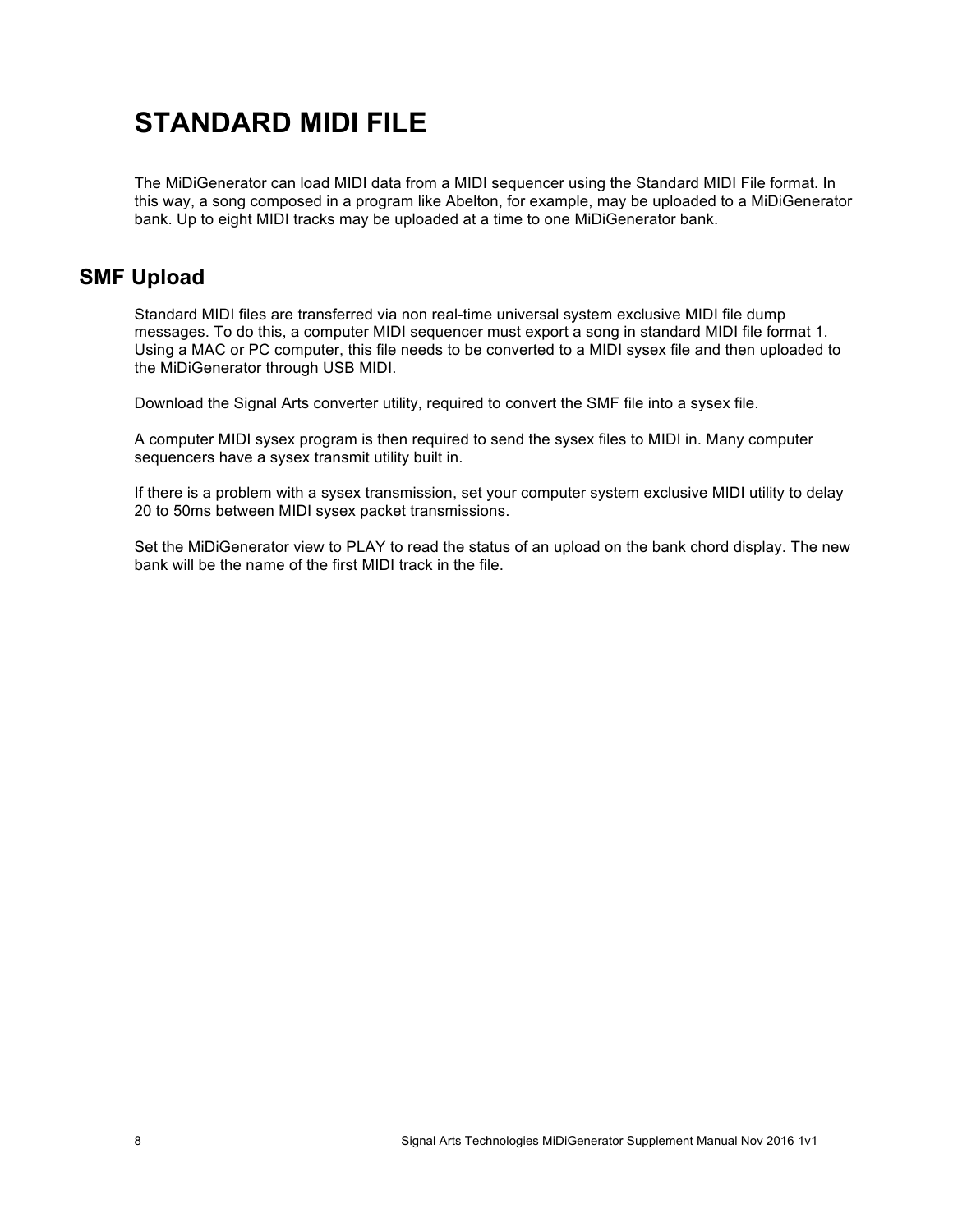## **OPEN SOUND CONTROL**

OSC is an open protocol now used in many music software products as a way to implement real-time control of musical events through computer network communications. The MiDiGenerator communicates with OSC enabled applications.

#### **Session Setup**

To establish communications between the MiDiGenerator and a remote computer application, the remote IP address, receive and send port numbers must be set. Tap SETUP and turn on Connect OSC. Fill in the Remote Host to match the IP address of the connecting computer. Set the Receive Port to match the send port of the remote host. Set the Send Port to match the receive port of the remote host.

The connecting remote host target IP (in the computer application) must also be set to your device's Local Host IP.

The OSC addresses must be set in the computer's OSC program in order to send and receive OSC messages to the MiDiGenerator.

OSC messages that represent a track parameter always have an OSC address that ends with the track number, designated in the table as 'n'. This number must be 1 to 8.

The following tables list the recognized receive and transmit OSC addresses.

#### **MiDiGenerator Receive Message Formats**

| <b>Function</b>                                                                                                 | <b>Address</b> | <b>Data Format</b> |
|-----------------------------------------------------------------------------------------------------------------|----------------|--------------------|
|                                                                                                                 |                | boolean int        |
| Random Function Step Duration /MDG/rand/SDur/n<br>Random Function Note Duration /MDG/rand/NDur/n                |                |                    |
| Generate new rhythm with scaled notes/MDG/regen/Scale/n<br>Generate new rhythm with root notes/MDG/regen/Root/n |                |                    |
|                                                                                                                 |                |                    |
| Step Mode Pendulum Repeat/MDG/sMode/PendulumRepeat/n                                                            |                |                    |